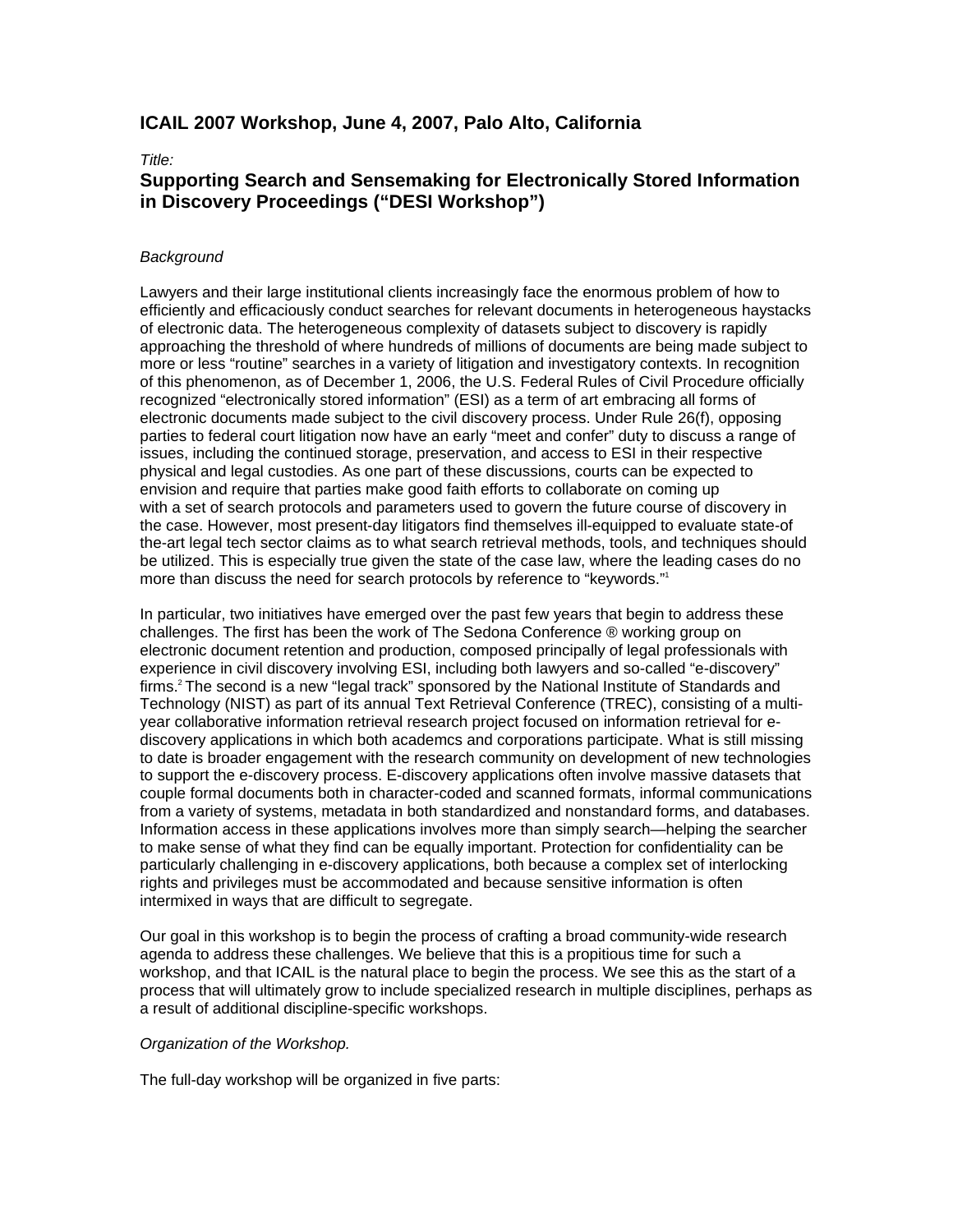Part I will begin the workshop with a keynote presentation from a leader of the Sedona Conference ® working group on electronic document retention and production. The goal of this talk will be to lay out the challenges as seen from the application community, and to begin to name the technical issues that are involved.

Part II will consist of contributed research presentations. We plan to issue a broad call for participation to every community in which the organizers are active (The Sedona Conference ®, e-discovery firms, information retrieval, human language technology, natural language processing, text classification, archives, library science, information studies, and human-computer interaction) in which we will solicit both research contributions and position papers. If the number of contributions meriting presentation exceed what can be accommodated in this section, we will add a poster session during an extended break between Parts IV and V.

Part III will be a set of moderated "breakout sessions" over lunch in which participants will brainstorm ideas for a research agenda. We plan to form groups for this session based on brief questionnaires that are collected at the beginning of Part II, and to limit the size of each group to eight people at a single table.

Part IV will be invited presentations describing available test collections. We presently know of two such collections. The full Enron collection includes about 500,000 emails (many with attachments and some with discourse and topic annotations), an extensive set of databases that focus mostly on energy trading activity, a very large set of recorded telephone calls (some of which have been transcribed, and some of which have discourse annotation), and a set of 15 use cases. A number of research projects that have used this collection will be briefly reviewed to illustrate its potential and its limitations. The Complex Document Information Processing (CDIP) Test Collection from the Illinois Institute of Technology (IIT) includes 6.9 million documents released by tobacco companies in connection with a "Master Settlement Agreement" with several state attorneys general. 32,738 topical relevance judgments are available for 40 use cases.<sup>3</sup> The CDIP collection was used in the 2006 TREC legal track, and results from those experiments will be briefly reviewed to illustrate the collection's potential and its limitations. We also plan to briefly describe a third collection of records from a failed law firm that is expected to become available for limited research use within a protected environment in this time frame because it provides a useful example of the confidentiality issues that arise when working with these types of materials. We will also solicit contributions describing potentially useful test collections of which we are not presently aware.

Part V will consist of a panel discussion, with one panelist for each lunch table topic (for multitable topics, the moderators will meet over the break between sessions IV and V to consolidate their ideas). The background of these panelists will be balanced to ensure inclusion of at least one member from three key constituencies: (1) an e-discovery firm, (2) a practicing lawyer, (3) academic researchers from at least two disciplines. We may also invite a program officer from the National Science Foundation to participate. The panel discussion will include brief presentations by each panelist, followed by a facilitated open forum addressing questions such as:

- Who, beyond those already in the room, do we need to engage with to address the challenges that we have identified?
- Are the test collections and evaluation measures that we are using adequate to explore the range of research questions we need to consider? If not, what new developments are needed?
- What do we know from earlier research on technical support for search and sensemaking in other legal applications (e.g., legislation and case law found in structured databases) that would provide e-discovery researchers with useful starting points?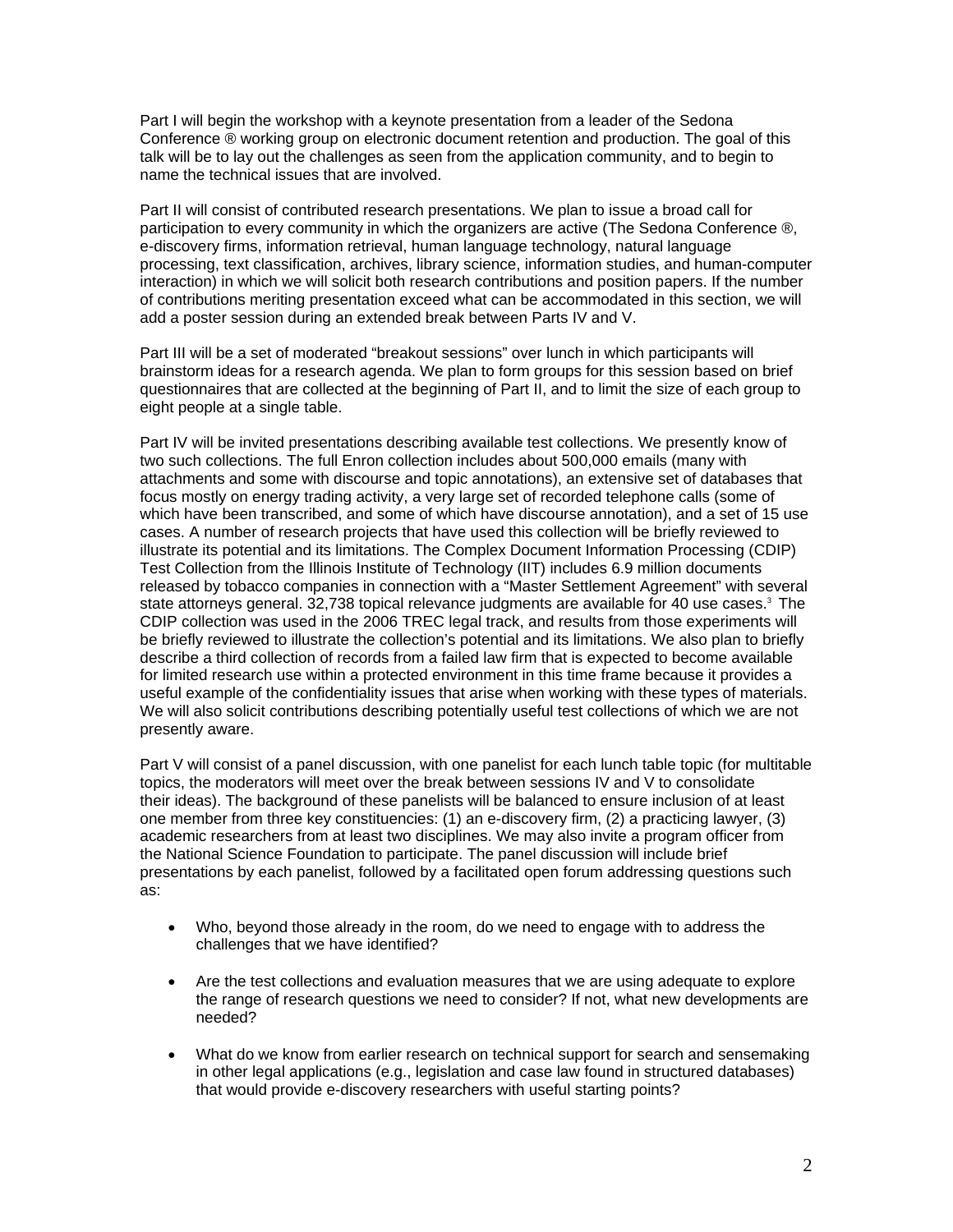- What research questions should be explored in the TREC legal track that have not been yet addressed there?
- How can we help to inform the professional practice of legal professionals? For example, how can we help lawyers achieve optimum results when negotiating search queries, in satisfaction of the new "meet and confer" obligations relating to ESI?

Of course, the actual questions that we address will emerge from our discussions over the course of the day. We will create both a public Web page and an open mailing list to disseminate the results of the workshop, and if there is interest among the participants we may also consider a more formal publication proposing a research agenda.

We plan to solicit contributions and participation through The Sedona Conference ®, and to the legal and research communities identified above through appropriate mailing lists. An optimal size for the workshop would be 25-30 participants, but we expect that the diverse range of research issues raised by the challenges we will address, the large number of research communities involved, the amount of commercial interest in this topic, and the location of the conference will result in many more interested participants than that. We will therefore give first preference to those who are presenting and then accept additional participants up to whatever capacity the room can accommodate.

#### *Organizing Committee*

Jason R. Baron Director of Litigation National Archives and Records Administration 8601 Adelphi Road, Suite 3110 College Park, MD 20740 jason.baron@nara.gov tel. 301-837-1499

Jason Baron has served for the past six years as Director of Litigation for the National Archives and Records Administration. Between 1988 and 1999, Mr. Baron held successive positions as trial attorney and senior counsel in the Civil Division of the Justice Department in Washington, D.C., where he represented the interests of the U.S. government in a variety of complex lawsuits including involving access to governmental information. Mr. Baron appeared as lead counsel in two cases filed against the White House and the Archivist of the United States involving electronic records management (*Armstrong v. Executive Office of the President* and *Public Citizen v. Carlin*). Among his publications, he is the author of two recent law review articles entitled "Toward A Federal Benchmarking Standard For Evaluating Information Retrieval Products Used In E-Discovery," published in 6 *Sedona Conference Journal* 237 (2005), and, with co-author George L. Paul, "Information Inflation: Can The Legal System Cope?," published in the online *Richmond Journal of Law and Technology.* He currently represents NARA on The Sedona Conference ® Working Group on Electronic Records Retention and Production, where he co-chairs a Special Project Team on Search and Retrieval Sciences. For the past two years he has served as co-coordinator of the National Institute of Standards and Technology TREC (Text Retrieval Conference) legal track. He has been a Visiting Scholar at the University of British Columbia, an Adjunct Professor at the University at Albany, and is currently an Adjunct Professor at the University of Maryland's graduate College of Information Studies. He also presently serves on the Georgetown University Law Center Advanced E-Discovery Institute advisory board. Mr. Baron received degrees from Wesleyan University and the Boston University School of Law.

Douglas W. Oard Associate Professor, College of Information Studies and Institute for Advanced Computer Studies University of Maryland College Park, MD 20742 oard@umd.edu tel: 301-405-7590

Douglas Oard is Associate Dean for Research in the College of Information Studies at the University of Maryland. An Associate Professor in the College, he holds a joint appointment in the Institute for Advanced Computer Studies (UMIACS) and affiliate appointments in the Computer Science Department and the Applied Mathematics and Scientific Computation Program. Dr. Oard earned his Ph.D. in Electrical Engineering from the University of Maryland, and his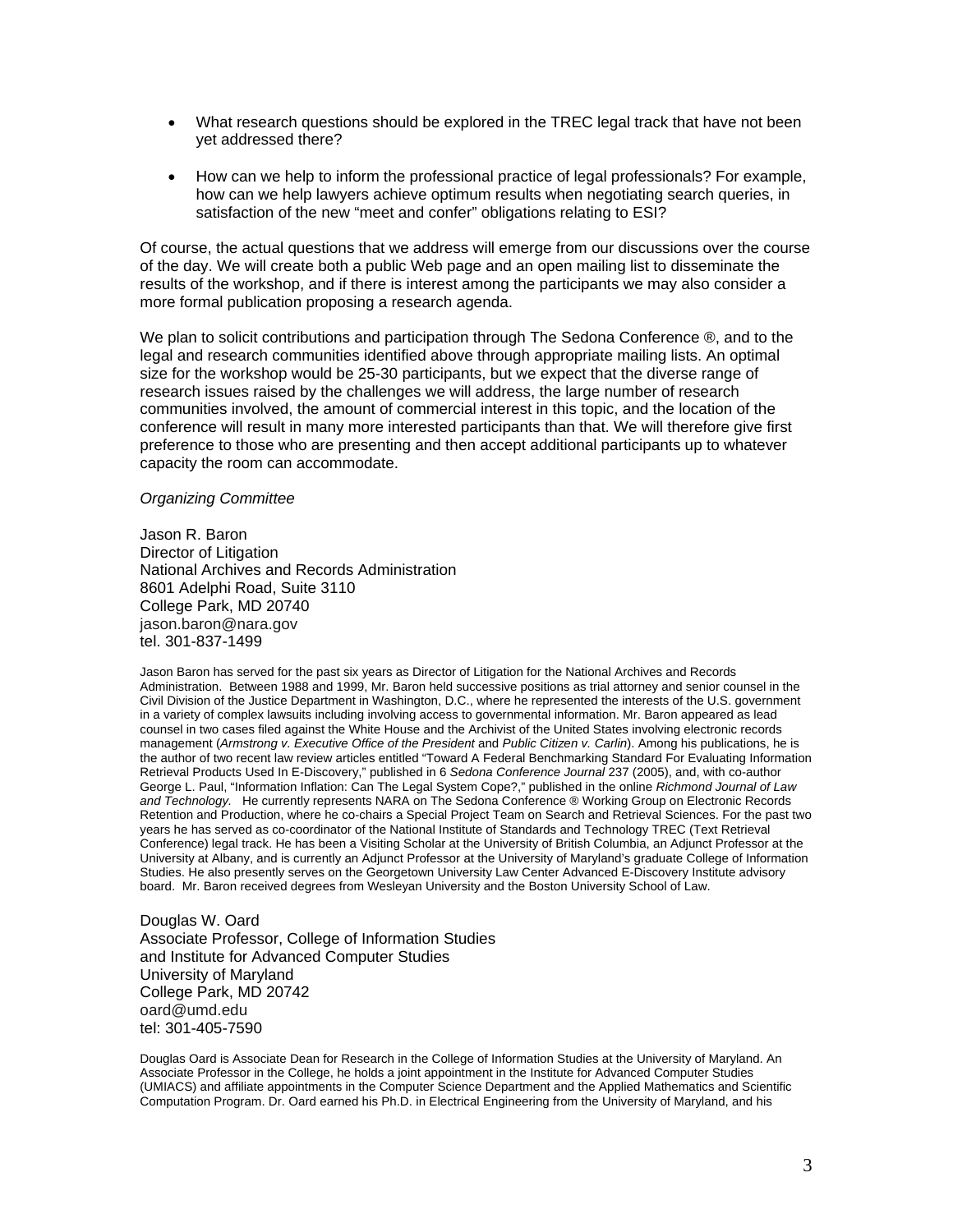research interests center around the use of emerging technologies to support information seeking by end users. Recent work has focused on interactive techniques for cross-language information retrieval, searching conversational media, and leveraging observable behavior to improve user modeling. Additional information is available at http://www.glue.umd.edu/~oard.

David D. Lewis David D. Lewis Consulting 858 W. Armitage Ave #296 Chicago, IL 60614 davelewis@DavidDLewis.com tel: 773-975-0304

David D. Lewis is an independent consultant based in Chicago. He works in the areas of information retrieval, machine learning, natural language processing, and the evaluation of information systems. Dr. Lewis previously held research positions at AT&T Labs, Bell Labs, and the University of Chicago. He earned his Ph.D. in Computer Science at the University of Massachusetts at Amherst. Dr. Lewis has published more than 40 papers and 5 patents, and is a frequent invited speaker and tutorial presenter.

Paul Thompson Research Associate Professor Department of Computer Science Dartmouth College 6211 Sudikoff Laboratory Hanover, NH 03755-3510 Paul.Thompson@dartmouth.edu tel 603-646-8747

Paul Thompson is a Research Associate Professor in the Department of Computer Science at Dartmouth College. He also held an appointment as a research engineer at the Institute for Security Technology Studies (ISTS) and the Thayer School of Engineering, and participates in research conducted by the Institute for Information Infrastructure Protection (I3P). In addition he is an instructor in a graduate information assurance program at Norwich University. Dr. Thompson earned his Ph.D. in Library and Information Studies at the University of California, Berkeley. He currently holds affiliate appointments with the ISTS and its Cyber Security and Trust Research Center (CSTRC). His research interests focus on mixed-initiative interaction in information retrieval, question answering, information extraction, text mining, information infrastructure protection, and deception detection. Additional information is available at

http://www.ists.dartmouth.edu/cstrc/projects/semantic-hacking.php. Prior to his current appointments at Dartmouth College, he was a principal computer scientist in the AI Development Group of PRC, Inc. (now part of Northrop Crumman) from 1988-1993, and a research scientist at West Publishing, later West Group, from 1993-2001.

#### *References*

Baron, Jason R., "Toward A Federal Benchmarking Standard for Evaluating Information Retrieval Products Used in E-Discovery, " 6 *Sedona Conference Journal* 237-246 (2005) (available on Westlaw, Lexis)

Collaborative Expedition Workshop #45, *Advancing Information Sharing, Access, Discovery and Assimilation of Diverse Digital Collections Governed by Heterogeneous Sensitivies*, held Nov. 8, 2005,

http://colab.cim3.net/cgibin/wiki.pl?AdvancingInformationSharing\_DiverseDigitalCollections\_Heter ogeneousSensitivities\_11\_08\_05

NIST TREC 2006 Legal Track web page, http://trec-legal.umiacs.umd.edu (TREC 2006 conference proceedings forthcoming).

Paul, George L. and Jason R. Baron, "Information Inflation: Can The Legal System Cope?," 13 *Richmond Journal of Law and Technology* (2006), http://law.richmond.edu/jolt/v13i2/article11.pdf.

The Sedona Conference, *The Sedona Principles: Best Practices Recommendations & Principles for Addressing Electronic Document Production* (2005 version)*,* see http://www.thesedonaconference.org/content/miscFiles/publications\_html